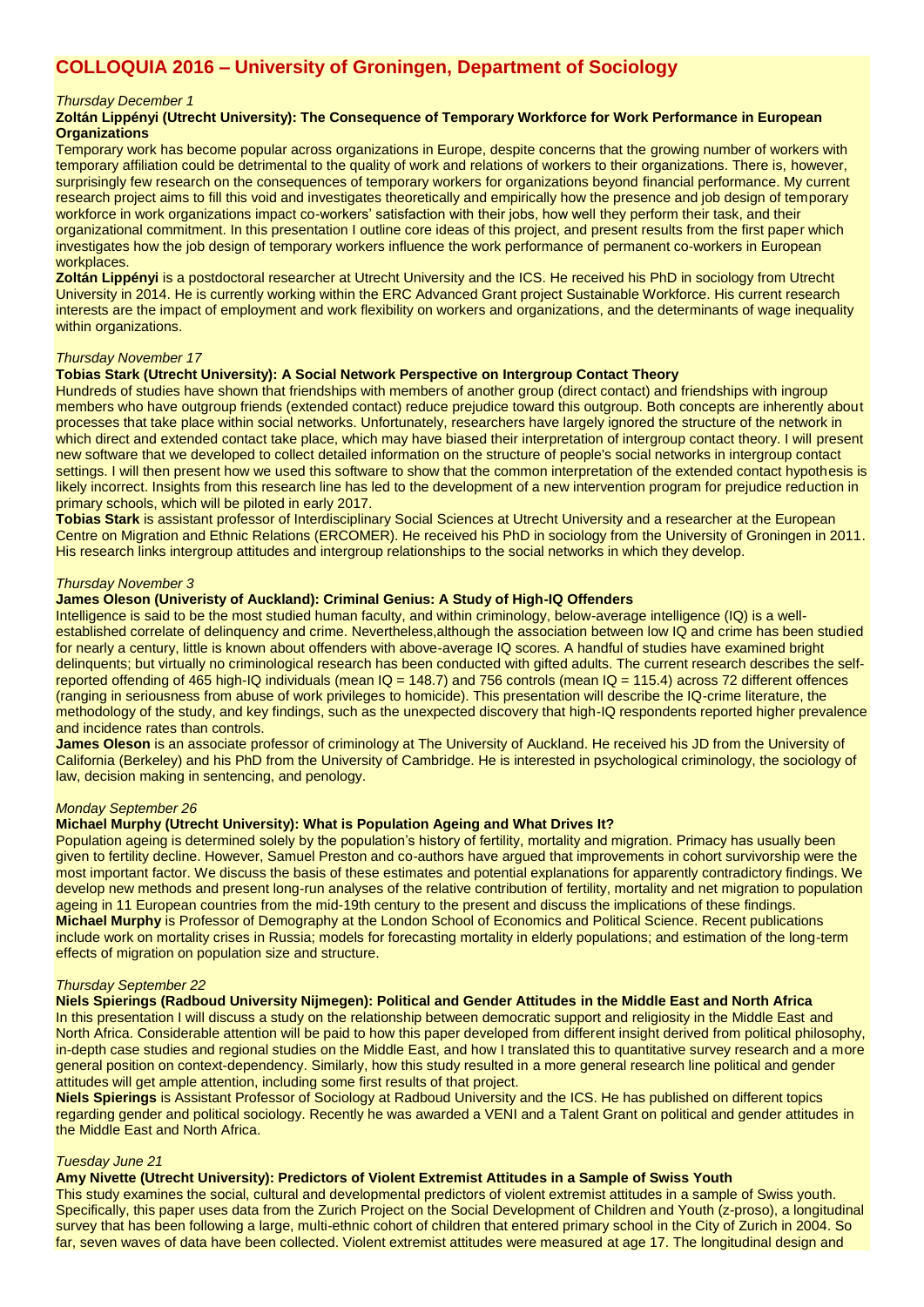scope of the z-proso study allows us to test a range of proximal and distal social, cultural and psychological risk factors discussed in the literature.

**Amy Nivette** is an Assistant Professor of Sociology at Utrecht University and the ICS. Her current research interests include the comparative study of violence, the determinants of state legitimacy, and research on extra-legal governance.

# *Tuesday May 17*

# **Marleen Damman (NIDI): Combining Paid and Unpaid Work in Preretirement Years**

In light of population aging, older workers are increasingly encouraged to remain employed until older ages. Also in the sphere of unpaid work a growing appeal is made to citizens to contribute to society, for instance by providing informal care and volunteering. This presentation will focus on the combinations of paid and unpaid productive activities of older workers. To what extent do older workers combine paid employment with unpaid productive activities? How are these role combinations experienced? And in what way is the combination of roles associated with plans for retirement? The analyses are based on data of the first wave of the "NIDI Pension Panel Survey". This large scale multi-actor panel study started in 2015 and contains information about more than 6,500 older workers (age 60-64 years). In this talk, the first results based on these recently collected data will be presented. **Marleen Damman** is a postdoctoral researcher at the Netherlands Interdisciplinary Demographic Institute in The Hague. She received her PhD in sociology from the University of Amsterdam in 2014. Her research interests are late-career employment, retirement timing, and postretirement life, which she studies from a life course perspective.

# *Thursday April 15*

# **Tony Volk (Brock University, Canada): Tinbergen's Four Questions and Bullying: Combining the Puzzle Pieces**

Bullying is a prevalent and complex phenomenon that causes significant harm across the globe. The complexity of bullying strongly suggests the need for multidisciplinary approaches that explore the issue from multiple perspectives. As such, I plan to draw upon Tinbergen's (1963) recommendation of examining behaviors using questions from four domains. First, one must ask about the phylogeny of the behavior, or how it has developed over the course of human and evolutionary history. Second, one must ask about the ontogeny of the behavior, or how it develops within an individual's lifetime. Third, one must ask about the mechanisms or causal factors that explain "why" there is a particular, immediate expression of the behavior. Finally, one must ask about the adaptation or function of the behavior or "why" it is worth expressing in more general terms. To address each of these domains data I will present data drawn from diverse sources (e.g., history, anthropology, sociology, biology, psychology, and neuroscience), including previous and ongoing research from my lab. My goal is to present a more complete multidisciplinary picture of bullying that can better inform current and future theory and intervention outcomes.

**Tony Volk** is an Associate Professor in the multidisciplinary Department of Child and Youth Studies at Brock University, Canada (www.brocku.ca/volklab). This presentation is part of a [symposium](http://www.rug.nl/gmw/sociology/calendar/be-a-buddy_-not-a-bully_symposium) with as other speakers Jelle Sijtsema and Christina Salmivalli.

#### *Thursday March 24*

#### **Gabriël Anthonio (Rijksuniversiteit Groningen): Paradigma wissels, impact op de samenleving en organisaties**

Sociale- en maatschappelijke veranderingen beginnen vaak bij veranderingen van bepaalde opvattingen van professionals, wetenschappers of bewogen, innovatieve mensen. Invloedrijke personen of instituten nemen deze nieuwe opvattingen soms over en zetten dit om in strategische- en beleidskeuzes. We noemen dit verschijnsel ook wel een paradigma verschuiving of wisseling. Paradigma's kunnen soms een lange of juist hele korte periode stand houden. Paradigma's zijn niet alleen opvattingen, een bepaalde zienswijze of denkmodel maar zijn ook verbonden met macht. Voorbeeld van een actuele paradigma wissel is de veranderende opvatting ten aanzien van tabaksverslaving. Deze paradigma wisseling heeft grote invloed op gedragsregels op het werk en in het onderwijs, de inrichting van de openbare ruimte en van organisaties. Bij deze paradigma wisseling botsen allerlei opvattingen zoals de vrijheid van keuze (liberaal) en de aantrekkende regels vanuit de overheid (protectionisme). Voor- en tegenstanders treden, tijdens deze paradigma wisseling, strijdend tegen elkaar op. Vanuit welke theorieën kunnen we paradigma wisselingen in de samenleving en haar organisaties verklaren? Heeft de wetenschap een rol c.q. verantwoordelijkheid bij paradigma wisselingen in de samenleving en organisaties? Zo ja, op welke wijze kan de sociale wetenschappen (sociologie) een bijdrage leveren aan (opkomende) paradigma wisselingen?

**Gabriël Anthonio** is bijzonder hoogleraar Sociologie van Leiderschap, Organisaties en Duurzaamheid. Daarnaast is hij Voorzitter Raad van Bestuur van Verslavingszorg Noord Nederland (45 locaties, 850 medewerkers, 10.000 patiënten, per jaar). Zijn onderzoeksgroep bestaat uit ca. twaalf participanten, waarvan er tien formeel een onderzoeksproject doen. Een deel is afkomstig van de RUG, een deel vanuit de Stenden Hogeschool en een deel uit het werkveld. Vanuit deze leerstoel legt hij verbindingen tussen onderzoek en het werkveld.

## *Thursday March 10*

## **D. Wayne Osgood (Pennsylvania State University): The Changing World of Friendship from Age 12 to 18: Findings from the PROSPER Peers Study**

As youth enter adolescence their activities are closely monitored by adults, but by late adolescence they will spend much of their time with peers, unsupervised, and often far from home. I take advantage of the PROSPER Peers study's longitudinal data on friendship networks across ages 12 – 18 to document change across adolescence in peer relations and their relevance to substance use and delinquency. This presentation will discuss developmental change in key features of friendship patterns, including number of friends, unsupervised time spent with friends, rates of out-of-school friendships and romantic involvement, evolving amounts of homophily for various attributes, and changing correlates of attractiveness (indegree) and engagement (outdegree). The PROSPER Peers study is an especially valuable source for this fundamental descriptive information because it includes full within-grade social network data covering 9,000 – 11,000 respondents for each of 8 waves of data collected from students in two grade cohorts of 27 non-metropolitan school districts in Iowa and Pennsylvania.

**D. Wayne Osgood** is Professor of Criminology and Sociology at Pennsylvania State University, lead editor of the journal Criminology, and principal investigator of the PROSPER Peers Project. He received his master's and doctorate degrees in social psychology from the University of Colorado and his bachelor's degree in psychology from the University of California, Los Angeles. His current research interests include peers and delinquency, time use and offending, and crime and the life course.

# *Tuesday February 23*

**René Torenvlied ((Universiteit Twente): Evaluatie Nationale Crisisbeheersingsorganisatie MH17** *N.B. De lezing wordt gegeven in de Nederlandse taal en is een besloten bijeenkomst uitsluitend bedoeld voor vakgenoten*